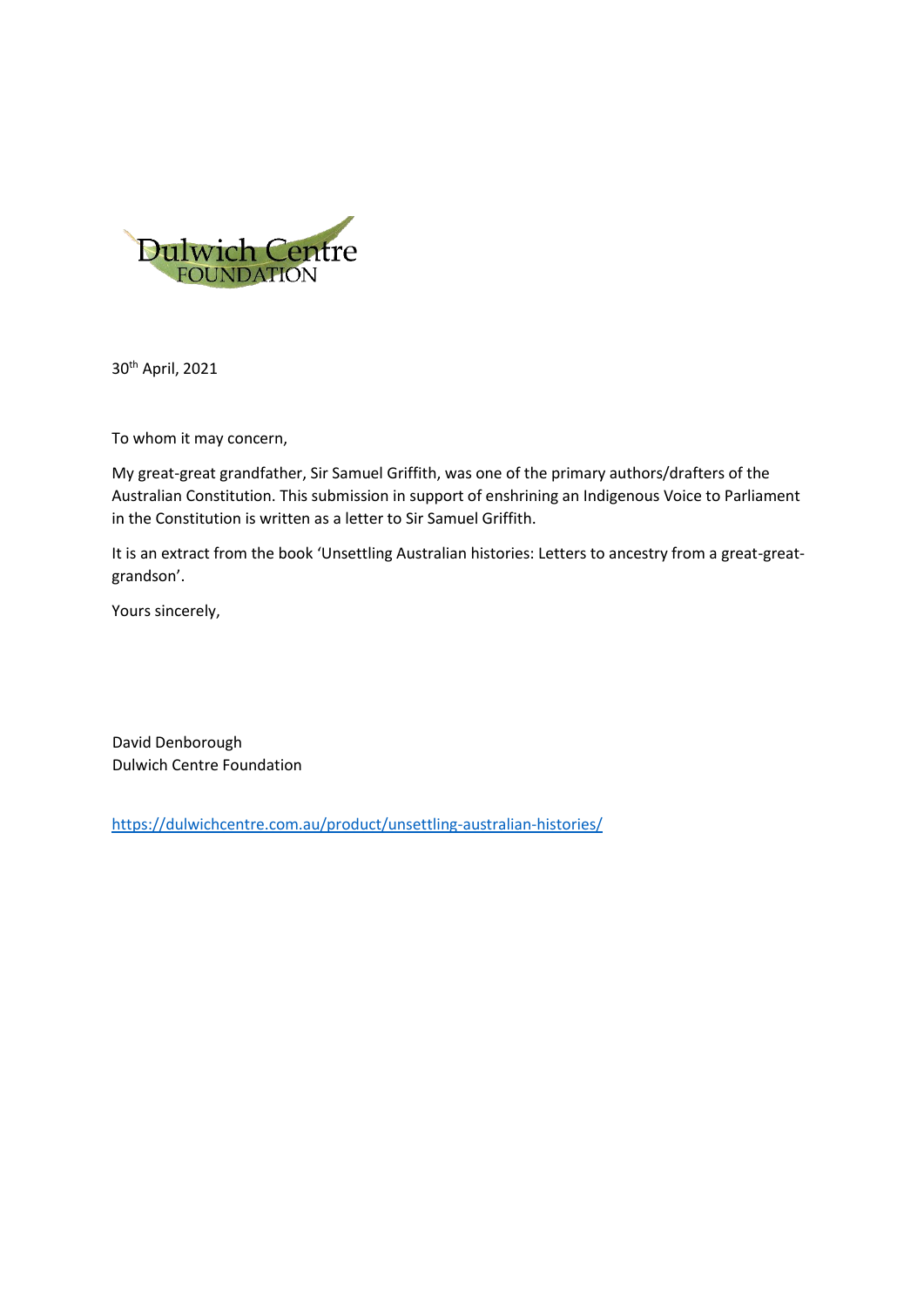## Dear Samuel,

Your name is most often mentioned these days in relation to the Australian Constitution, and your role in drafting and redrafting it.

Australasian Federation Cath H. F. RESERVED OF THE COMMONWEALTH OF AUSTRALASIA  $\frac{1}{2}$ . It shall be lawful for the Queen, by and with the advice by Gouring to the Majesty's Most Honorable Privy Council, to declare by proclamination that, on and after a day therein appointed, not being proclaminati (which said Colonies and Province are hereinafter severally included in the expression "the said Colonies") shall be constituted and be one and after that day the solution of Commonwealth, it can one and after that day th (which said Colonies and Province are hereinafter severally included  $-ta\eta k$ u shall to  $\frac{6}{7}$   $\wedge$   $\wedge$   $\frac{111}{100}$ . The CONSTITUTION. ing cy -18  $\mathcal{D}$ Chapter I  $\overline{\mathcal{U}}_{\text{in}} \stackrel{\text{d}}{\longleftarrow} \stackrel{\text{d}}{\longleftarrow} \mathcal{L}_{\text{out}}$  $\frac{1}{2}$ Governor-General. THE PEDERAL PARLIAMENT. For Friends, and every Member of the oat of Allegies.<br>
House of Representatives, shall before taking his seat therein take<br>  $\frac{1}{2}$  and subscribe before the Governor-General, or some preson authorized<br>
by him, the Oath Fig. 2.1 The Governor-General may appoint such times for bolding deserved<br>fig.  $S-RT$ . The Governor-General may appoint such times for bolding deserved<br>the first and every other Session of the Federal Parliam is the may al  $-315$  $1 - 7$  $-7 - 8$  $A^2$ 

*Handwritten comments on Samuel Griffith's first proof of the Australian Constitution. State Library of New South Wales.*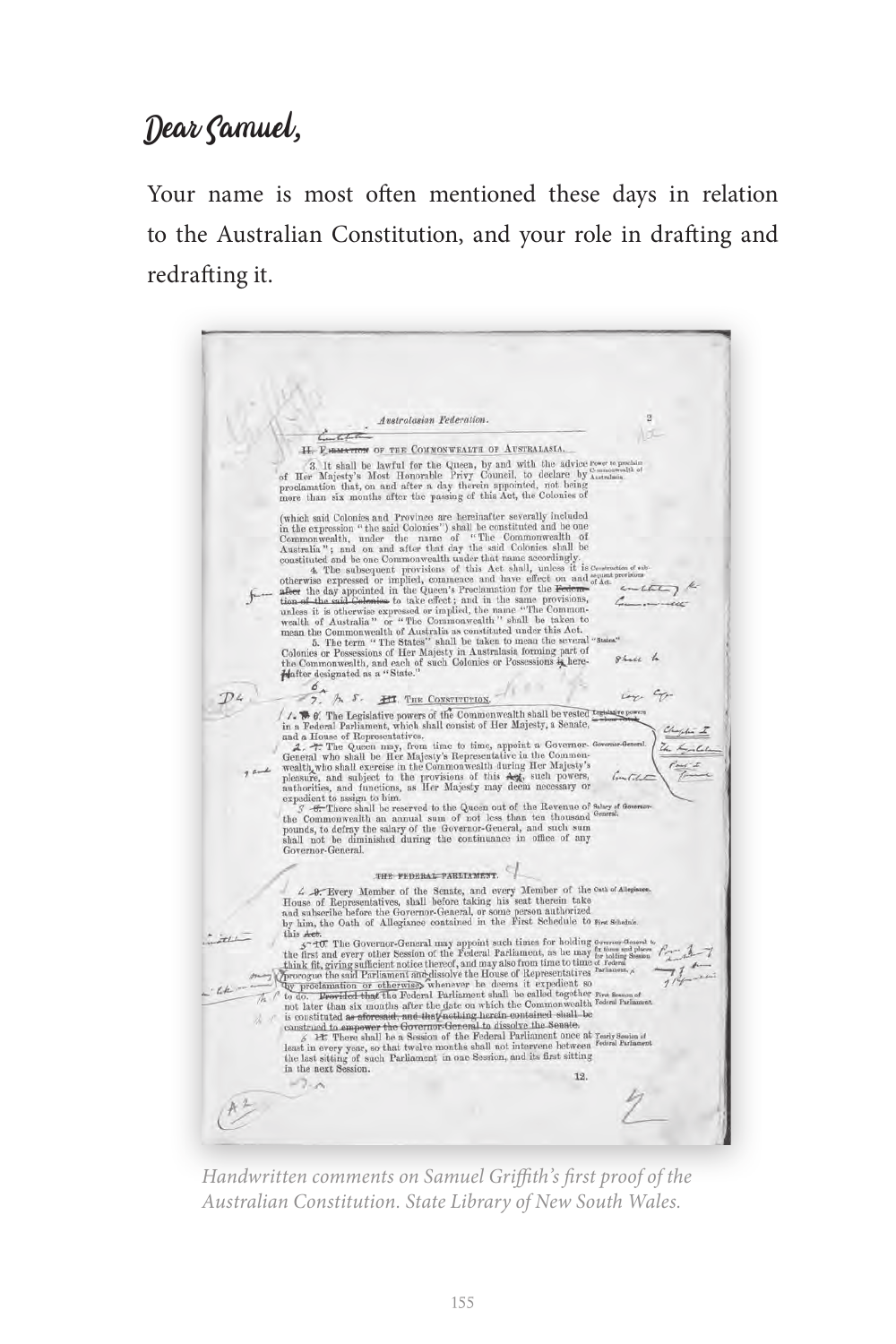In 1891, while the shearers' strike was in full swing in Queensland, you were intensely involved in creating a draft of the Australian Constitution. From 23 to 25 March, in what has been described as 'an astonishing spurt of creativity, working late into the night', you produced a significant draft.<sup>112</sup>

> there were no focus groups, no research papers, no staffers, no public servants, no secretaries, no proofers, no parliamentary counsel, no research assistants. A determined and able man simply picked up his pen, examined his colleagues' models, and wrote … Of the Bill, Deakin remarked: 'as a whole and in every clause the measure bore the stamp of Sir Samuel Griffith's patient and untiring handiwork, his terse, clear style and force of expression.<sup>'113</sup>

> Barton and Kingston.<sup>114</sup> Subject to other changes made in 1897–1898, it is true to say, as J. A. La Nauze said, that the 'draft of 1891 is the Constitution of 1900, not its father or grandfather.' Like Griffith's contemporaries, La Nauze considered that the major force behind the 1891 draft was Griffith. For his own part, Griffith praised Clark's draft as laying the 'original groundwork', and praised as well the drafting of

The reason the Constitution is under discussion now is because it's a matter of conscience:

> At Federation in 1901, Aboriginal and Torres Strait Islander peoples were excluded from the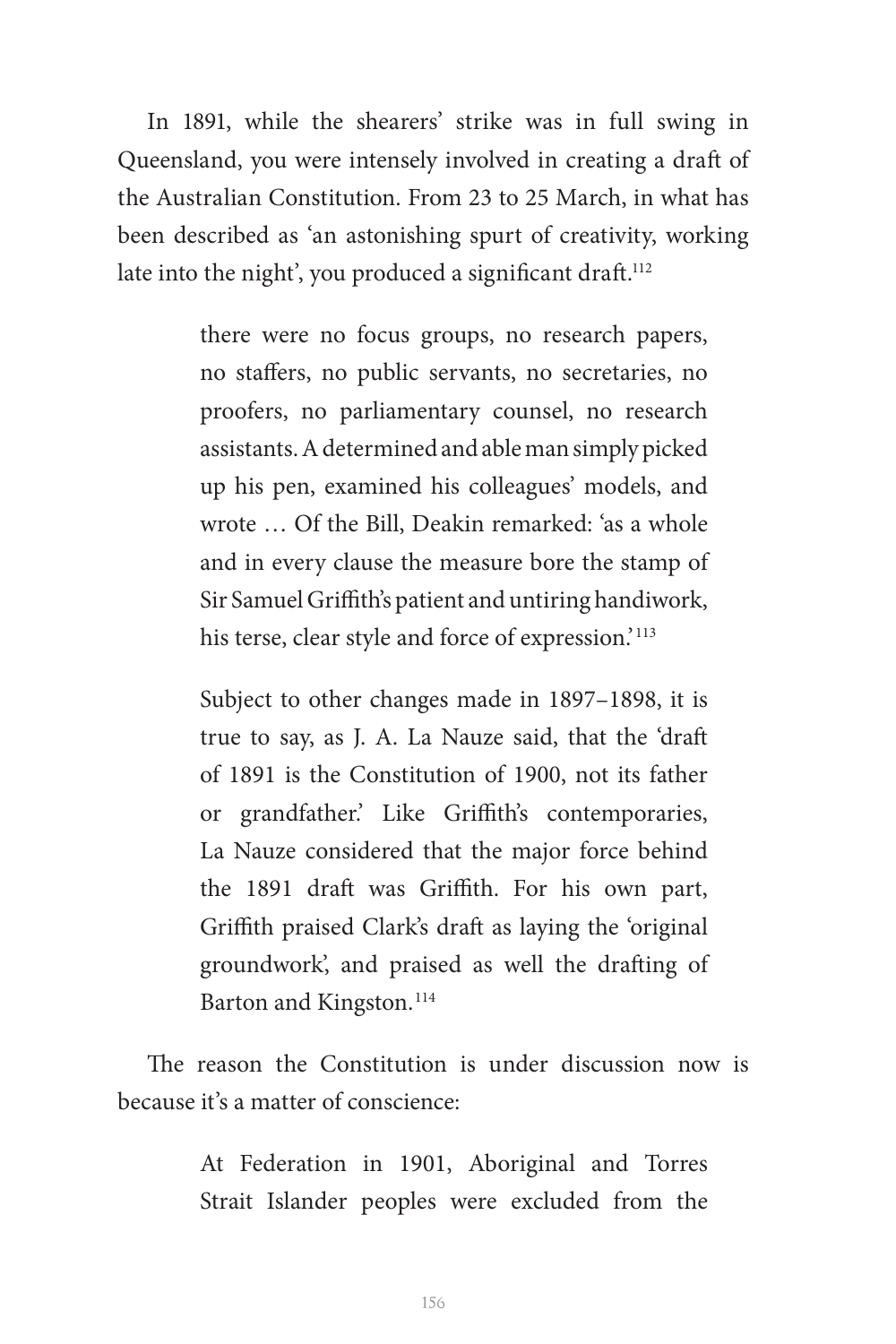Constitution because we were considered to be a dying race. But in more recent times, Australia's conscience has begun to stir. 115

Samuel, the last time our nation collectively engaged with the Constitution you drafted was in 1967. That was when the 'race powers' that you included in the Constitution were removed:

> inclusion of the provision.<sup>116</sup> During the 1897 debates, the provision that came to be known as the races power was referred to as 'Sir Samuel Griffith's clause. He had a special knowledge of the matter,' and it was Griffith who proposed the

These provisions ensured that Aboriginal people were not counted in the populations of the states and that only the states (and not the Commonwealth Government) could legislate in relation to Aboriginal people.

> The legislative power which remained exclusively with the States was utilised by a number of States, including most notably Western Australia, to pass appalling and egregious laws which discriminated against Aboriginal people. Those laws had many disastrous consequences, including the separation of Aboriginal children from their parents – a phenomenon which has become known as the Stolen Generations.<sup>117</sup>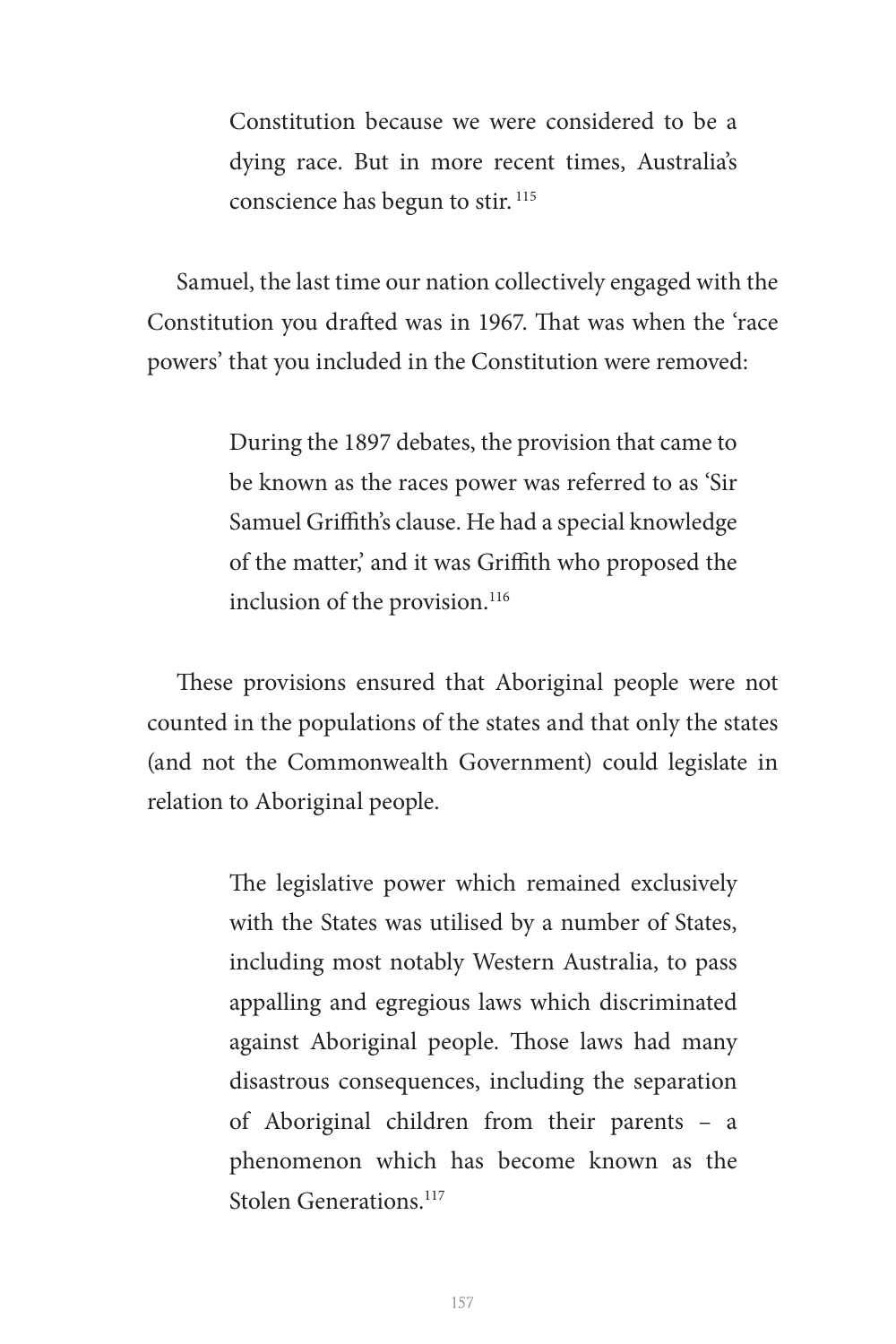Of course, as Helen Irving described:

 1970s). <sup>118</sup> there is no reason to believe that Commonwealth governments over this century would have passed more progressive laws in respect of the Aboriginal people than did the states (since they controlled the Northern Territory and still failed to do so until the

Samuel, three years before I was born, in 1967, the Australian people had a chance to vote on changes to the Constitution in the hope of improving the lives of Aboriginal people. As Larissa Behrendt has described, the result was overwhelming:

> celebrate.<sup>119</sup> one thing that remains true is that never has a referendum had such an overwhelming 'yes' vote. The fact that 90.77 per cent of Australians voted for a change they believed would improve the lives of Indigenous people is something we should

After the 1967 referendum, the only two places where Aboriginal people were mentioned in the Constitution were removed. Which leads us to where we are now, Samuel: a national Constitution that is completely silent in relation to the original peoples of this land. It's a situation that cannot last, and now, for the first time, a constitutional convention has been held by Aboriginal and Torres Strait Islander peoples. The result of this convention was the creation of the *Uluru Statement from the Heart*.<sup>120</sup> I think the best way for me to convey its significance is by quoting Thomas Mayor, a Torres Strait Islander man: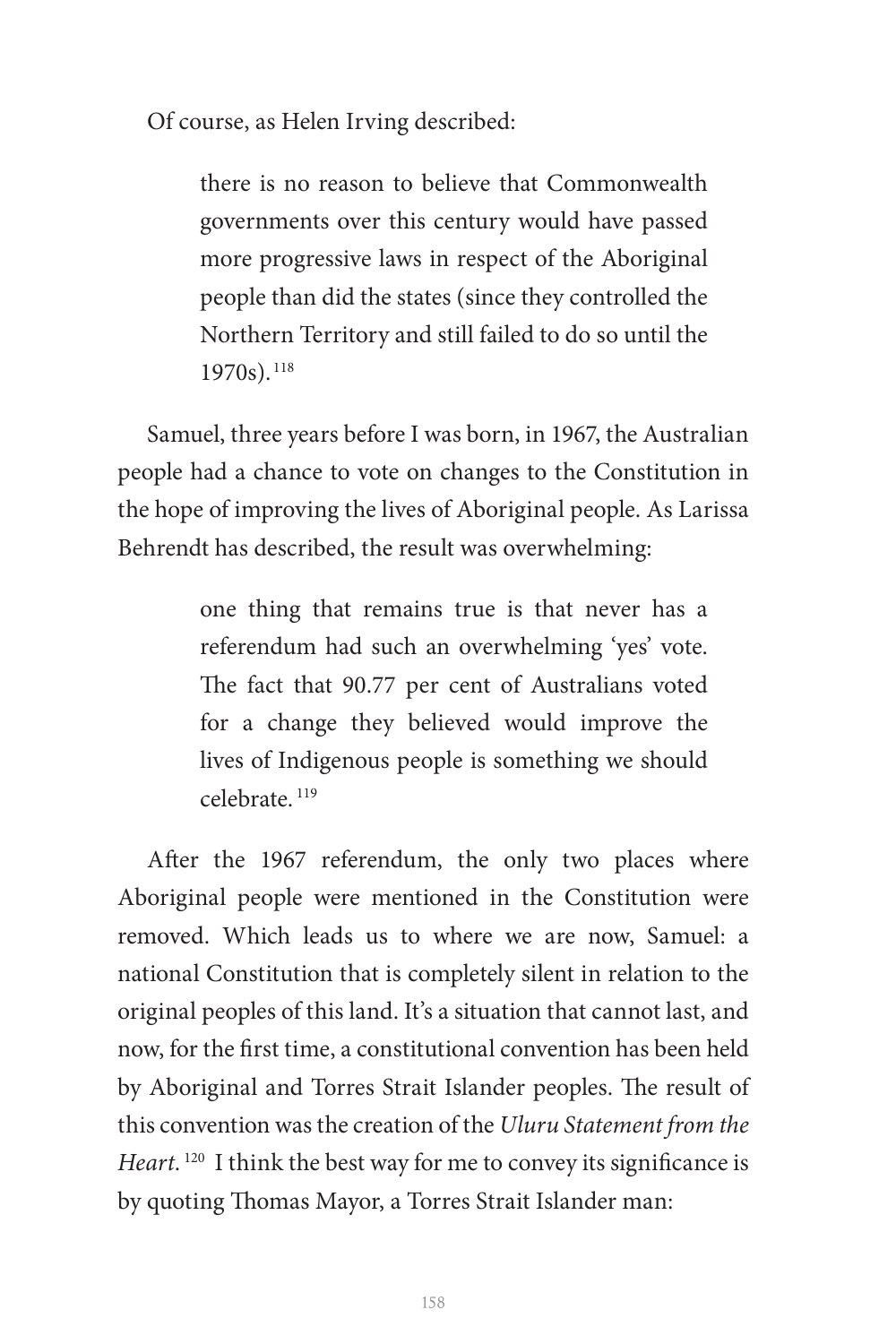unprecendented cultural authority.<sup>121</sup> The *Uluru Statement from the Heart* was made through a process that imbued it with

Owners for their cultural authority.<sup>122</sup> The Referendum Council ran thirteen regional constitutional dialogues. The dialogues were managed, chaired and facilitated by locals. Dialogue participants were invited in accordance with a formula that required 60 per cent to be Traditional

After travelling the country and involving over 1200 Aboriginal and Torres Strait Islander delegates, a national convention was convened:

> the country at Uluru.<sup>123</sup> Importantly, each dialogue would elect delegates to attend the culmination of the dialogues, one big national constitutional convention in the heart of

It was at this convention that the *Uluru Statement from the Heart* was endorsed as representing the views of the First Nations people of this land.

Samuel, I find it poignant to contrast the care and the inclusive process of the generation of the *Uluru Statement from the Heart*  with the process of voting to determine whether Federation took place. That was an overwhlemingly white male affair. In the Federation referendums of the late 1890s, the only women and the only Aboriginal people who voted were in South Australia.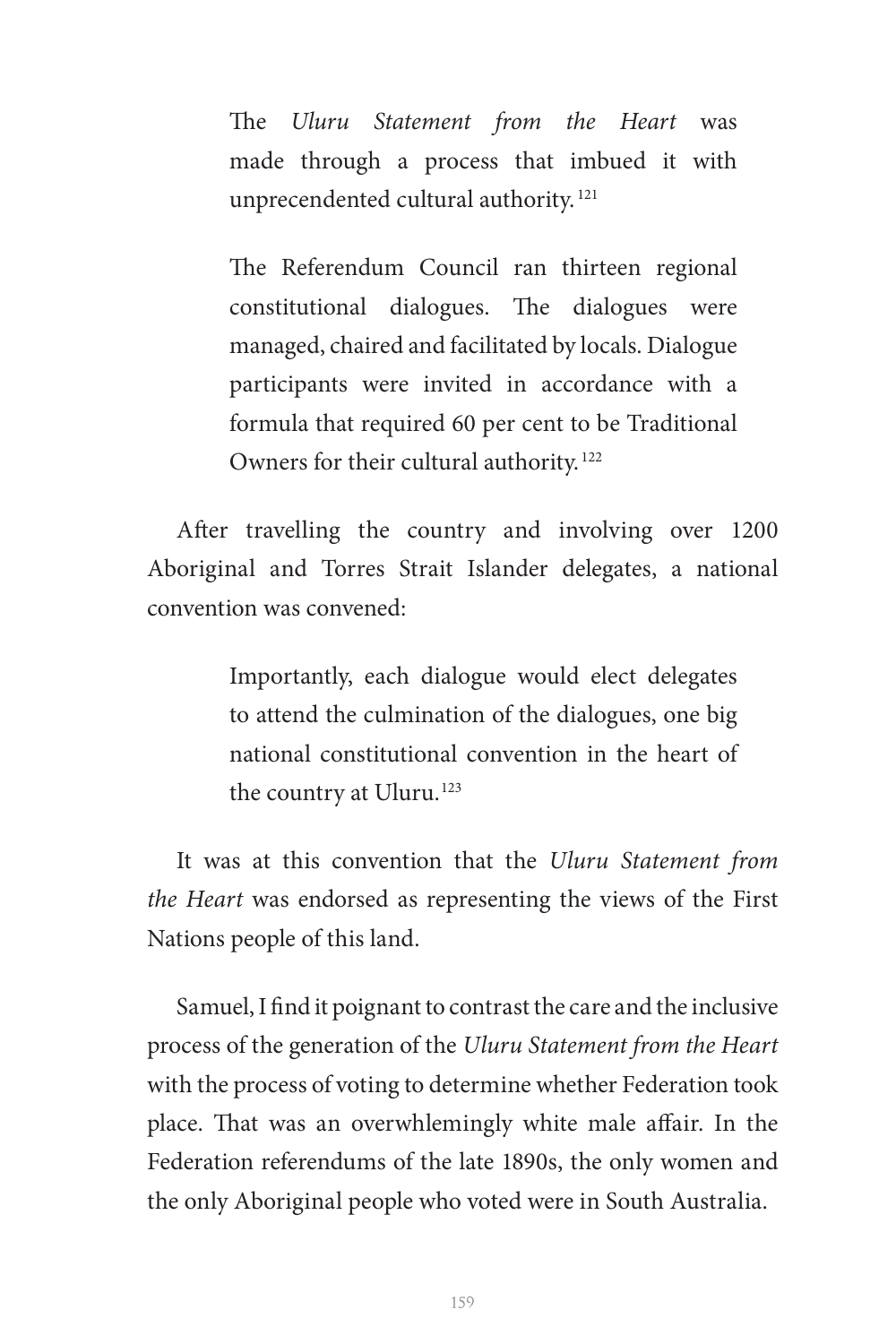Several hundred Aboriginal men and women at Point McLeay Mission (now restored to its original name, Raukkan) were the only Aboriginal people to vote at the Constitution Bill referendums in the late 1890s.<sup>124</sup> I wonder if some of their descendants participated in the constitutional convention at Uluru?

No other Aboriginal people participated in any way in the process of generating the original Australian Constitution and issues pertaining to Indigenous Australia were hardly even discussed.

 have spoken, and *The Uluru Statement from the Heart* makes But now, over a century later, the First Nations of this land three calls:

> We call for the establishment of a First Nations Voice enshrined in the Constitution.

> We seek a Makarrata Commission to supervise a process of agreement-making between governments and First Nations

and truth-telling about our history. 125

Three ways forward: voice, agreement-making and truthtelling.

Samuel, if you are wondering how we got to this place, let me tell you about how the High Court, which you presided over as its first chief justice, has provided leadership far beyond that offered by political leaders.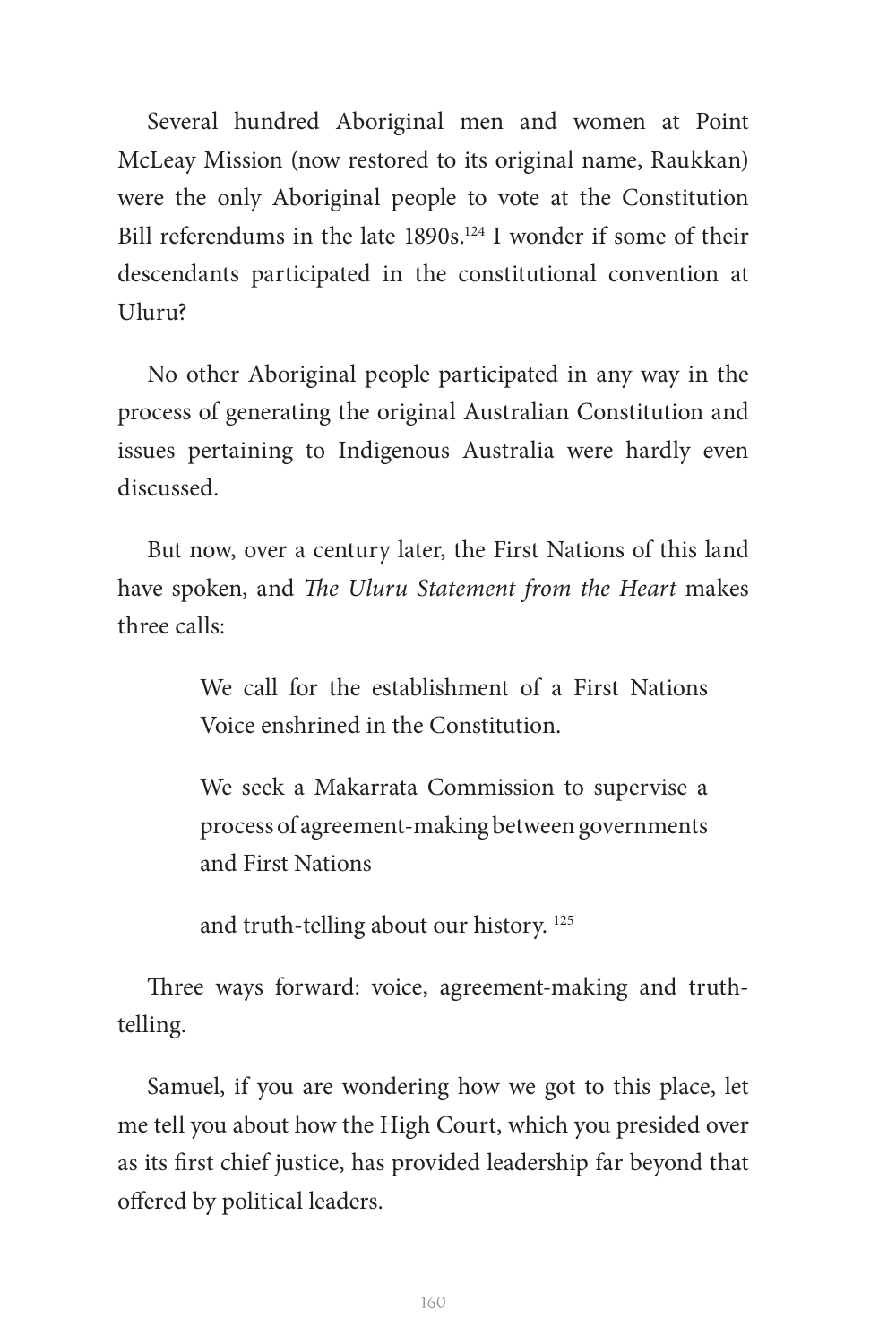I think about the Mabo decision and Wik decision. Samuel, I wish you could have been around on the days of those decisions. I would love to talk with you about both of them. I can almost imagine taking a walk with you out of the High Court and along the shores of Lake Burley Griffin in Canberra and hearing your reflections on those two monumental legal decisions.

Perhaps I can catch you up through the words of Henry Reynolds, the historian whose research assisted Eddie Koiki Mabo's case. From Henry Reynolds' perspective, the High Court's Mabo decision in 1992 was a 'legal revolution':

[The Mabo decision] overturned 200 years of settled jurisprudence … The judgment was of crowning importance because it looked both forward and back … The decision of the British Government to regard Australia as terra nullius was one of the most portentous in Australian history. The reverberations reached everywhere. The courts in both Britain and Australia maintained the fiction that Australia was acquired as a desert and empty land. It had not been gained by conquest or by cession and transfer of sovereignty by way of a treaty. All of this was to change in 1992 …

The impact of [the Mabo decision] … was manifest and immediate … The Aboriginal tribes, the judges determined in a six-to-one majority, owned their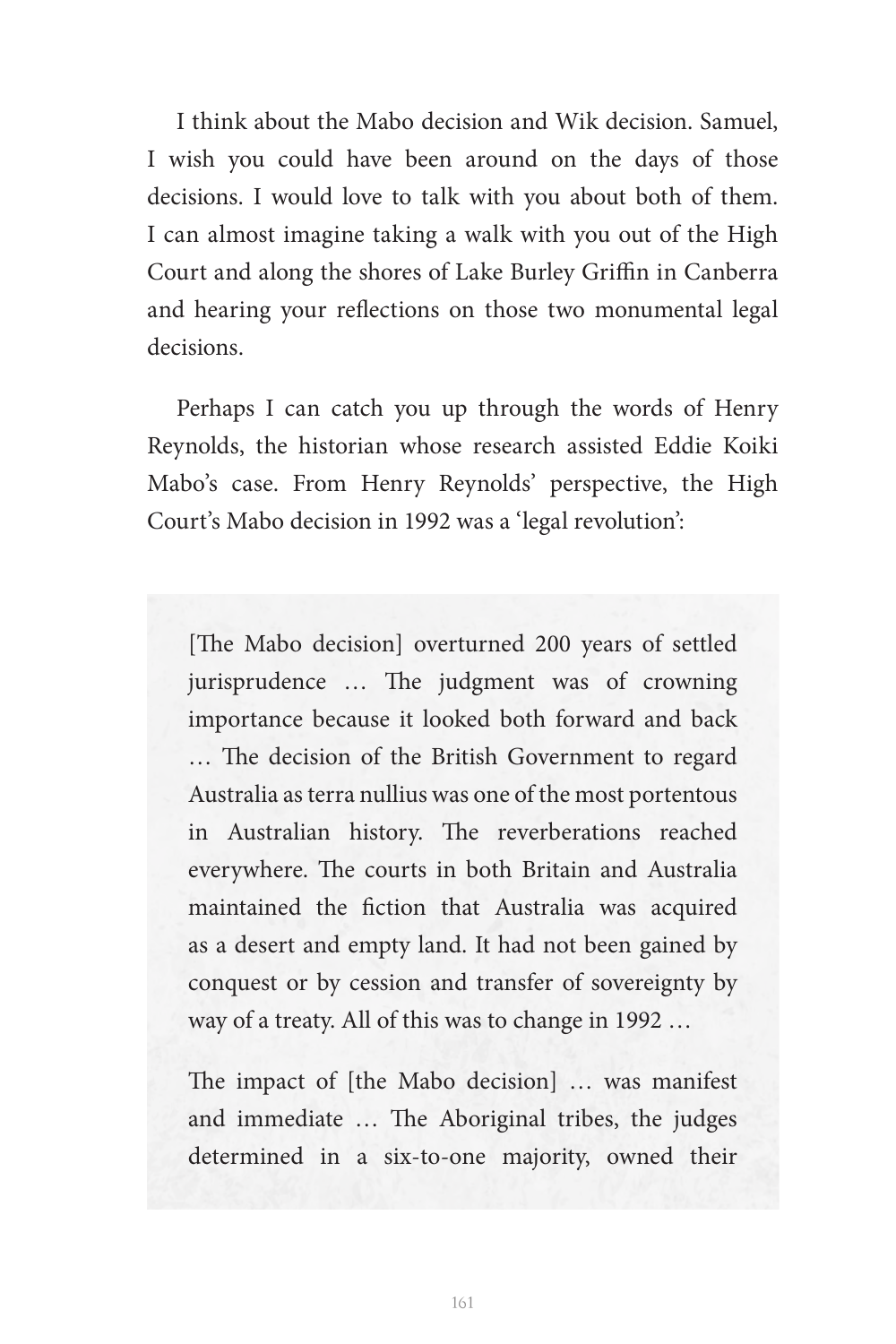traditional lands. When they met invading settlers they were engaging in legitimate defence of their property rights. The settlers were not moving onto empty land. They were initially trespassers and ultimately usurpers. Aboriginal attacks were a means of legitimate resistance to theft …

On land that had not been alienated from the Crown – and there was a great deal of it – Aboriginal rights could be presumed to exist as long as the traditional claimants could establish that they had maintained their association with the land. The Wik case of 1996 established that vestigial property rights could exist on land held under pastoral leases, which covered much of the great grasslands that had seen the enduring scenes of bloodshed during a large part of the 19th century.126

Now that the High Court has established that this land was not terra nullius, and that Aboriginal and Torres Strait Islander people's legal rights were not extinguished by colonisation, having a Constitution that has no reference to First Peoples makes no sense\*.

 \* I don't mean to romanticise the Mabo and Wik decisions. As Irene Watson (2015) describes, they left a great deal unanswered:

Post-*Mabo* there remains a limited understanding of the law-filled Aboriginal relationship to the natural world. While the High Court recognised an Aboriginal relationship to land, that recognition was translated at being at the lowest end of the property rights hierarchy, simply a beneficial right to use the land, and one which is open to extinguishment by the state. The High Court did not consider the sovereignty of Aboriginal law. (Watson 2015, 37)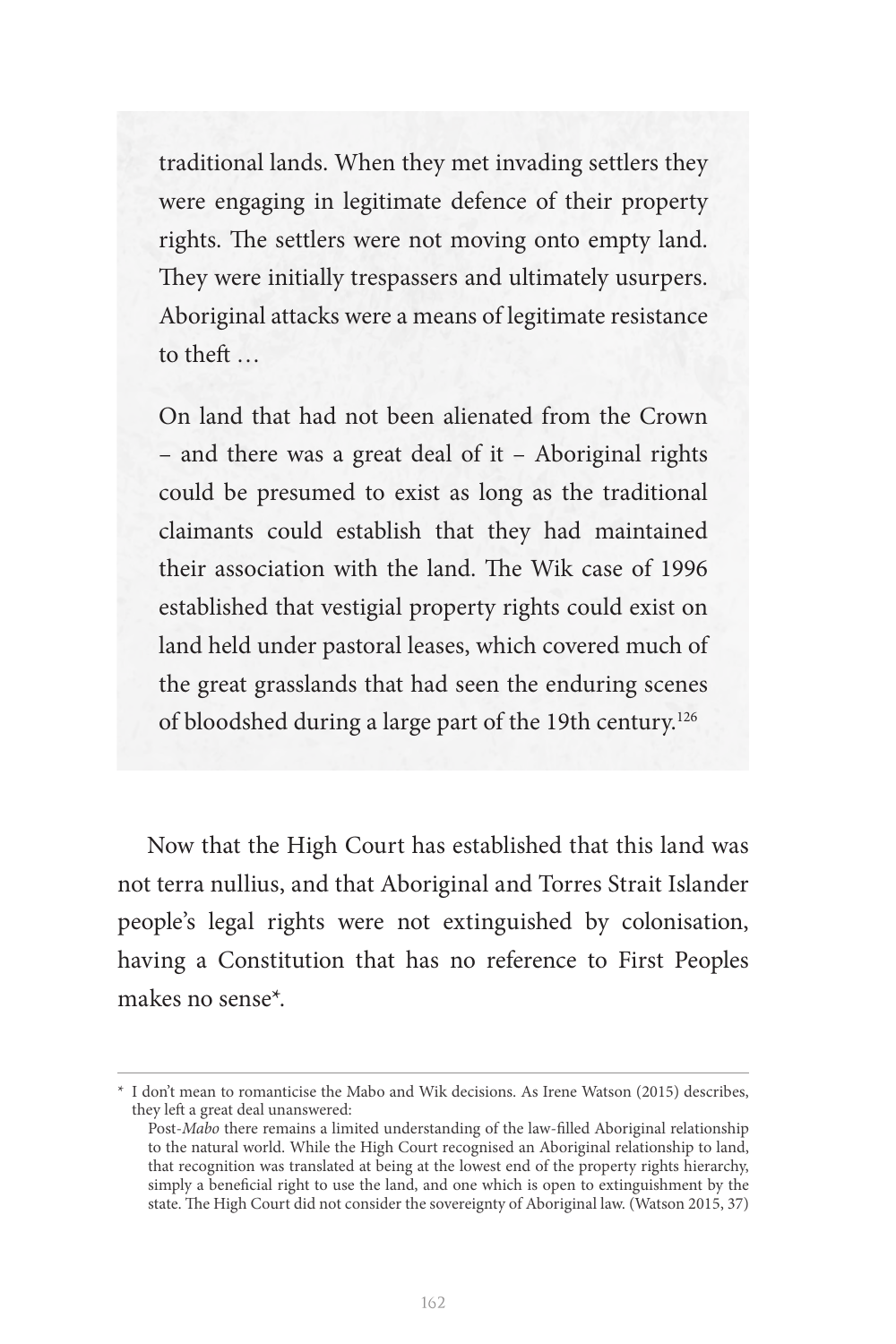But these realms are not only about logic or sense. The *Uluru Statement from the Heart* represents something much more to me. It represents an invitation to partnership, as Galarrwuy Yunupingu conveyed:

> accept us in a meaningful way.<sup>127</sup> What Aboriginal people ask is that the modern world now makes the sacrifices necessary to give us a real future. To relax its grip on us. To let us breathe, to let us be free of the determined control exerted on us to make us like you. And you should take that a step further and recognise us for who we are, and not who you want us to be. Let us be who we are – Aboriginal people in a modern world – and be proud of us. Acknowledge that we have survived the worst that the past had thrown at us, and we are here with our songs, our ceremonies, our land, our language and our people – our full identity. What a gift this is that we can give you, if you choose to

Samuel, I experience the *Uluru Statement from the Heart* as an invitation to partnership:

> In 1967 we were counted, in 2017 we seek to be heard. We leave base camp and start our trek across this vast country. We invite you to walk with us in a movement of the Australian people for a better future.<sup>128</sup>

This invitation, I believe, is a chance for those of us alive to do our duty in relation to you, our ancestors. It is a chance for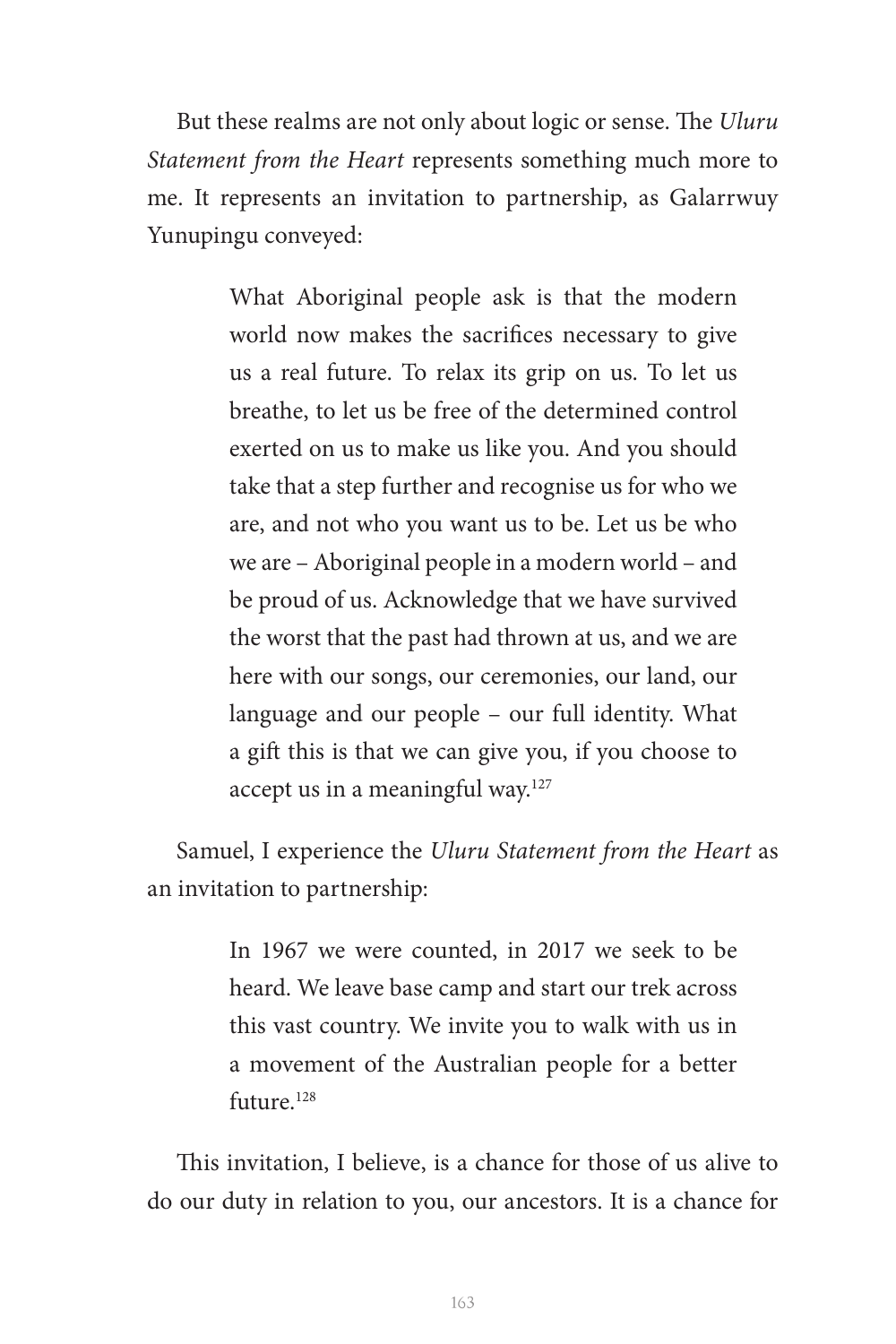us to work to redress histories, and we can't do this without partnerships.

The partnerships that shape all the work I am involved with are influenced by the ideas of Taimalieutu Kiwi Tamasese and the Just Therapy Team from Aotearoa, New Zealand:

> we have developed partnerships across issues of culture and gender … These are partnerships that are based on values of humility, respect, sacredness, reciprocity and love. They are also based on structures of accountability … we have found it helpful to agree to creative forms of accountability that address our … histories and consequent biases.

> … These relationships sustain me. Sometimes there are difficulties but we all know that these are longterm committed relationships to one another. We know that in time the difficulties will be sorted out …

> forward.129 These partnerships are urgently needed. Throughout the world, women and men from Indigenous cultures and from less developed countries are creating lives severely restricted by the effects of racism and grossly unjust distribution of resources … Creating working partnerships across culture and gender is one way

Such partnerships mean the world to me. As does the collective invitation offered by the First Nations of this land in the form of the *Uluru Statement from the Heart*.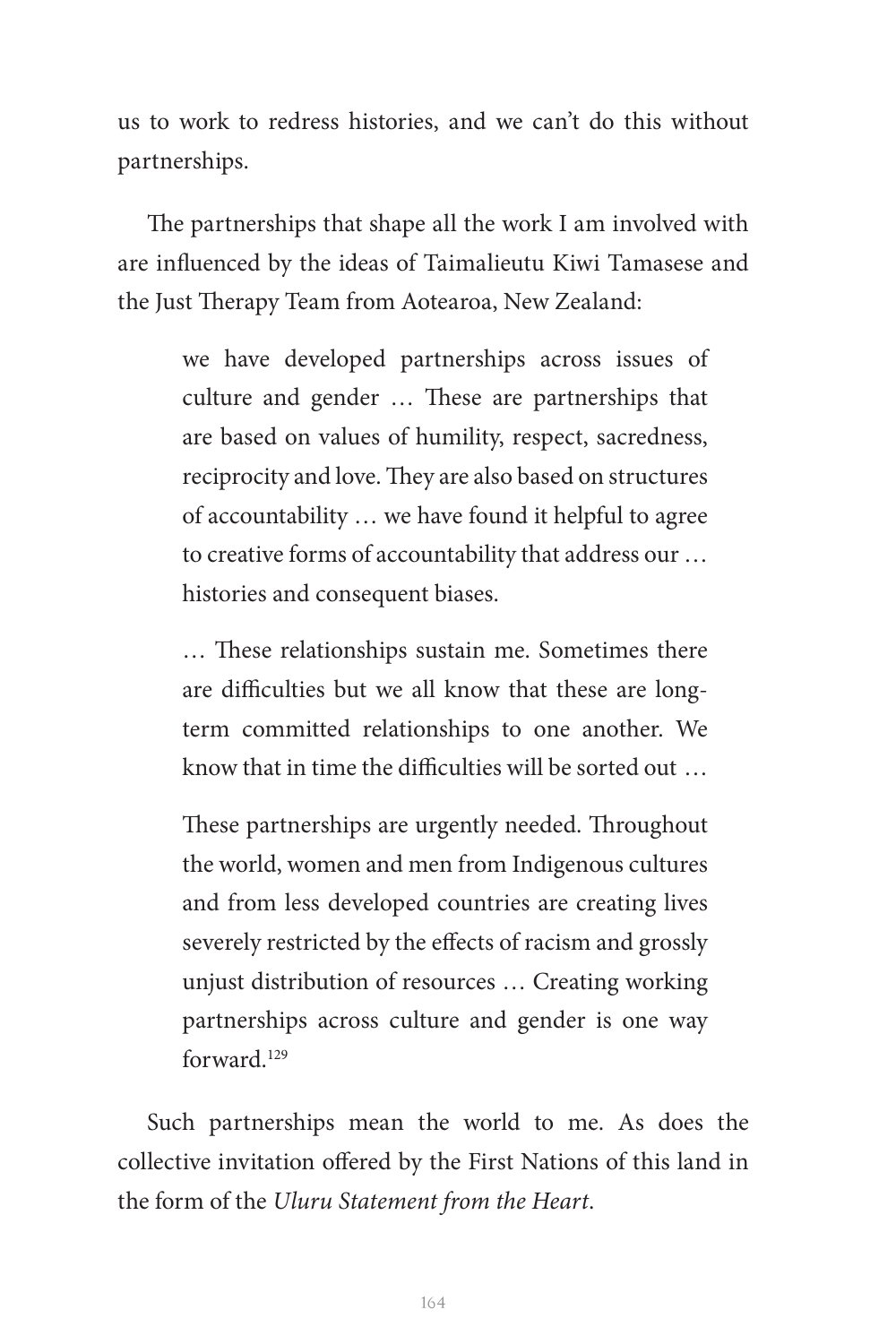acceptance at referendum.<sup>130</sup> Samuel, what's actually more confronting than facing the actions of my ancestors are the times when we, in the present, show complete lack of respect to First Nations people. It is beyond my comprehension that our government of the day – having established a process to explore constitutional recognition and requested Indigenous people to consult over its direction – completely disregarded the *Uluru Statement from the Hear*t. What's more, this act of brutal disrespect was not done through a justification that Aboriginal people are a 'dying race', and nor was it done in any genuine fear – as my settler ancestors lived in genuine fear during the times of Frontier War. No, this act of banal racialised violence had little justification other than it was not seen by the Government as desirable or capable of winning

Fortunately, the First Nations people of this land are wise, as Rachel Perkins explained:

> The one thing we have learnt is not to give these statements to the government. They haven't earned the respect to receive them. When they rise to the aspirations in the *Uluru Statement*, then it may be given to them.<sup>131</sup>

The *Uluru Statement from the Heart* was not addressed to political leaders; it was addressed to us – the Australian people. So it is up to us to embrace it and accept its offer of partnership.

In doing so, perhaps we can leave different legacies for the future. Some are now dreaming of a new republic. Aboriginal historian Victoria Grieve-Williams has written about this dream in a journal, *Griffith Review*, that bears your name: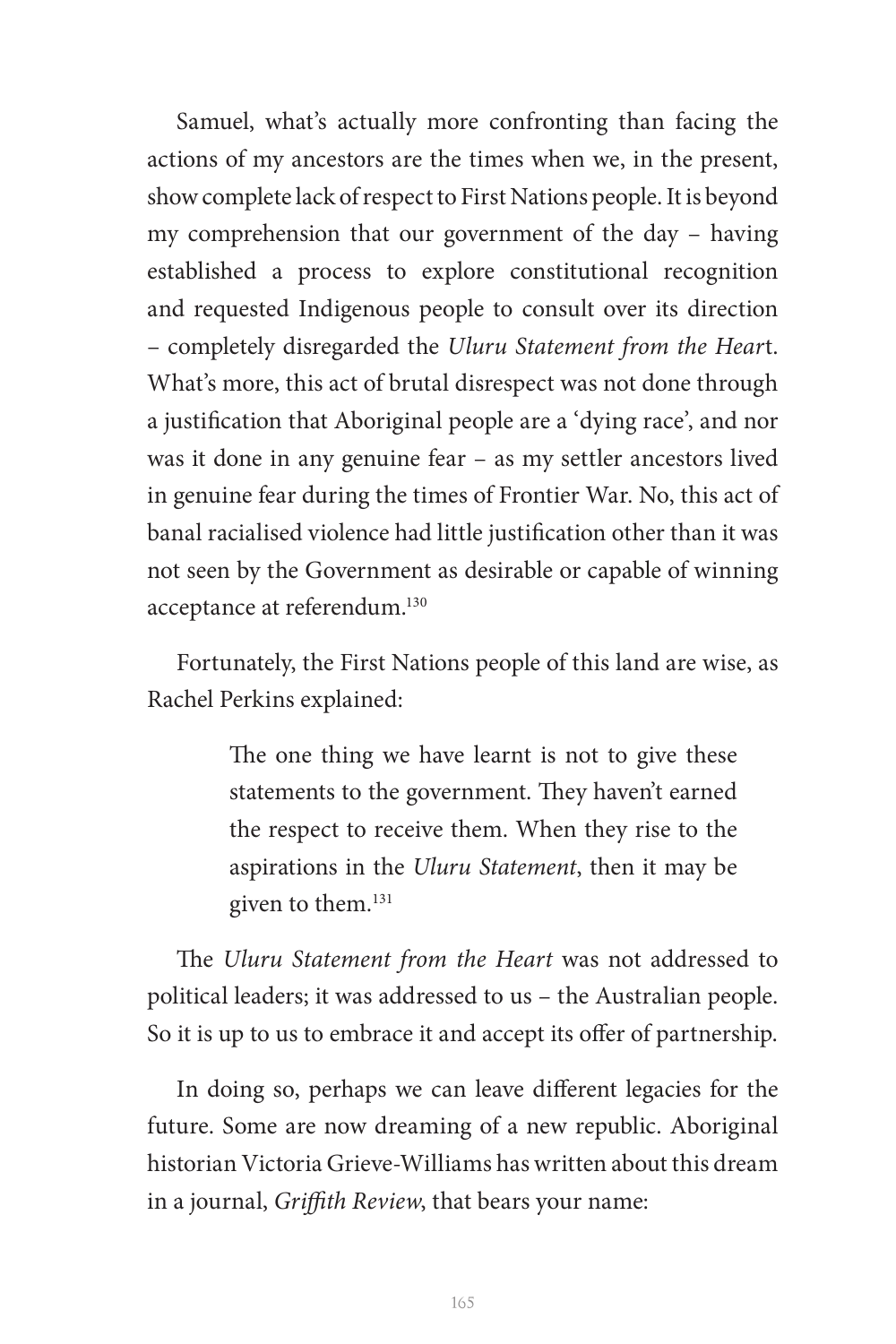continent.132 The time is ripe for a shift in activism to the achievement of a new Republic of Australia based on the sovereignty of Aboriginal people, the values and ethics embedded in their philosophy and the inherent value of their ways of living on this

Samuel, at this time of profound opportunity, I will end this letter with two quotes. First, a quote from the *Uluru Statement from the Heart*. Second, a transcript from the National Australasian Convention Debates of 1891.

## 2017:

Our Aboriginal and Torres Strait Islander tribes were the first sovereign Nations of the Australian continent and its adjacent islands, and possessed it under our own laws and customs. This our ancestors did, according to the reckoning of our culture, from the Creation, according to the common law from 'time immemorial', and according to science more than 60,000 years ago. This sovereignty is a spiritual notion: the ancestral tie between the land, or 'mother nature', and the Aboriginal and Torres Strait Islander peoples who were born therefrom, remain attached thereto, and must one day return thither to be united with our ancestors. This link is the basis of the ownership of the soil, or better, of sovereignty. It has never been ceded or extinguished, and co-exists with the sovereignty of the Crown.133